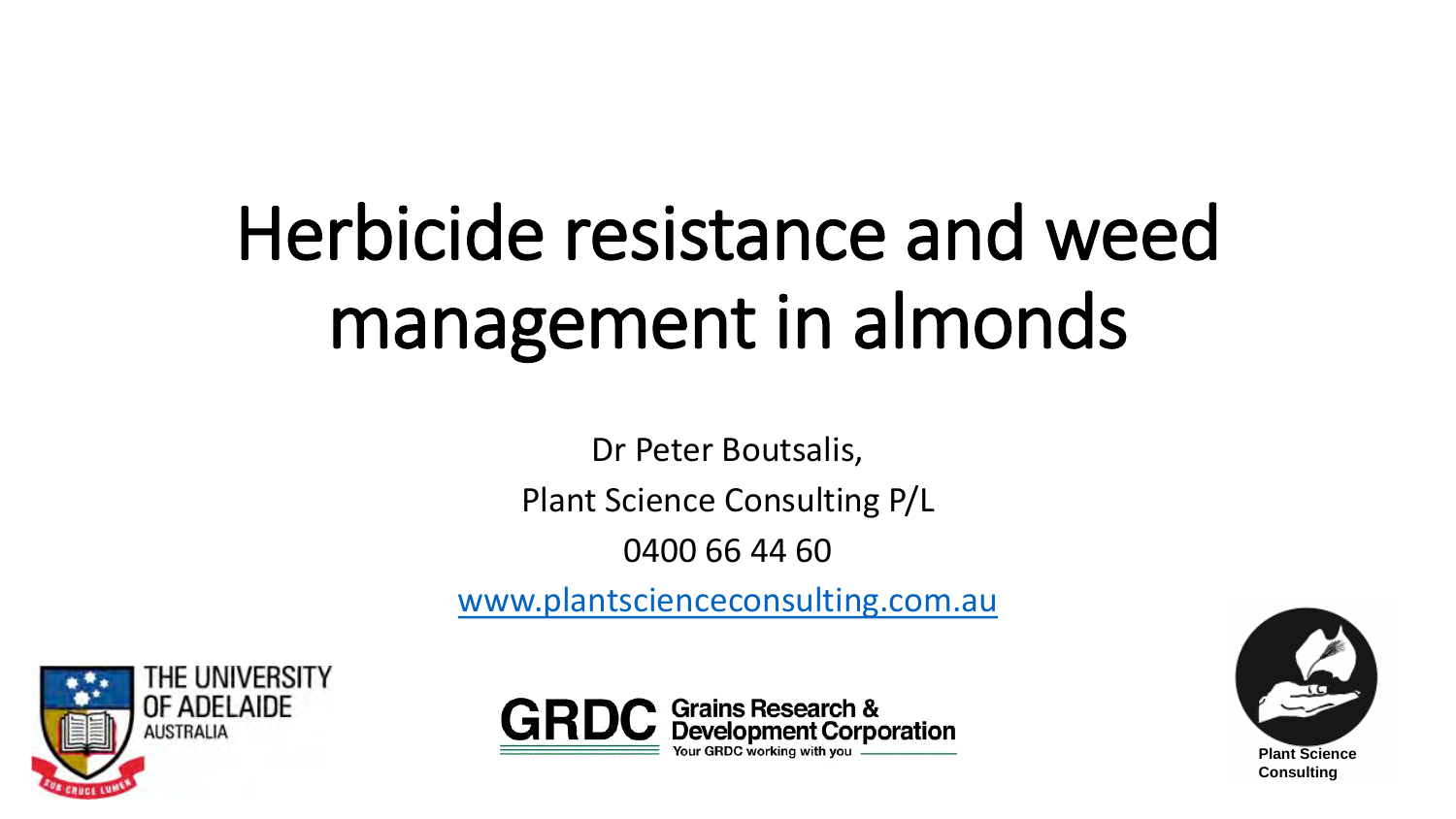#### Dr Peter Boutsalis



#### Manager, **Plant Science Consulting**

Peter Boutsalis grew up in Renmark, SA. His parents owned a vineyard/orchard property between 1970-1984. Peter has been involved in Herbicide Resistance for over 25 years. He graduated from The University of Adelaide in 1996 with a PhD investigating the first cases of broadleaf weed resistance to Group B herbicides in Australia. He was employed as a herbicide-weed biologist in Europe by an international company for almost a decade. Since 2005 he has been employed as a researcher with the University of Adelaide investigating the management of herbicide resistant weeds and investigating new mode of action herbicides. He also manages Plant Science Consulting, an Adelaide based company specialising in commercial Herbicide Resistance Testing and customized pot trials for the chemical industry.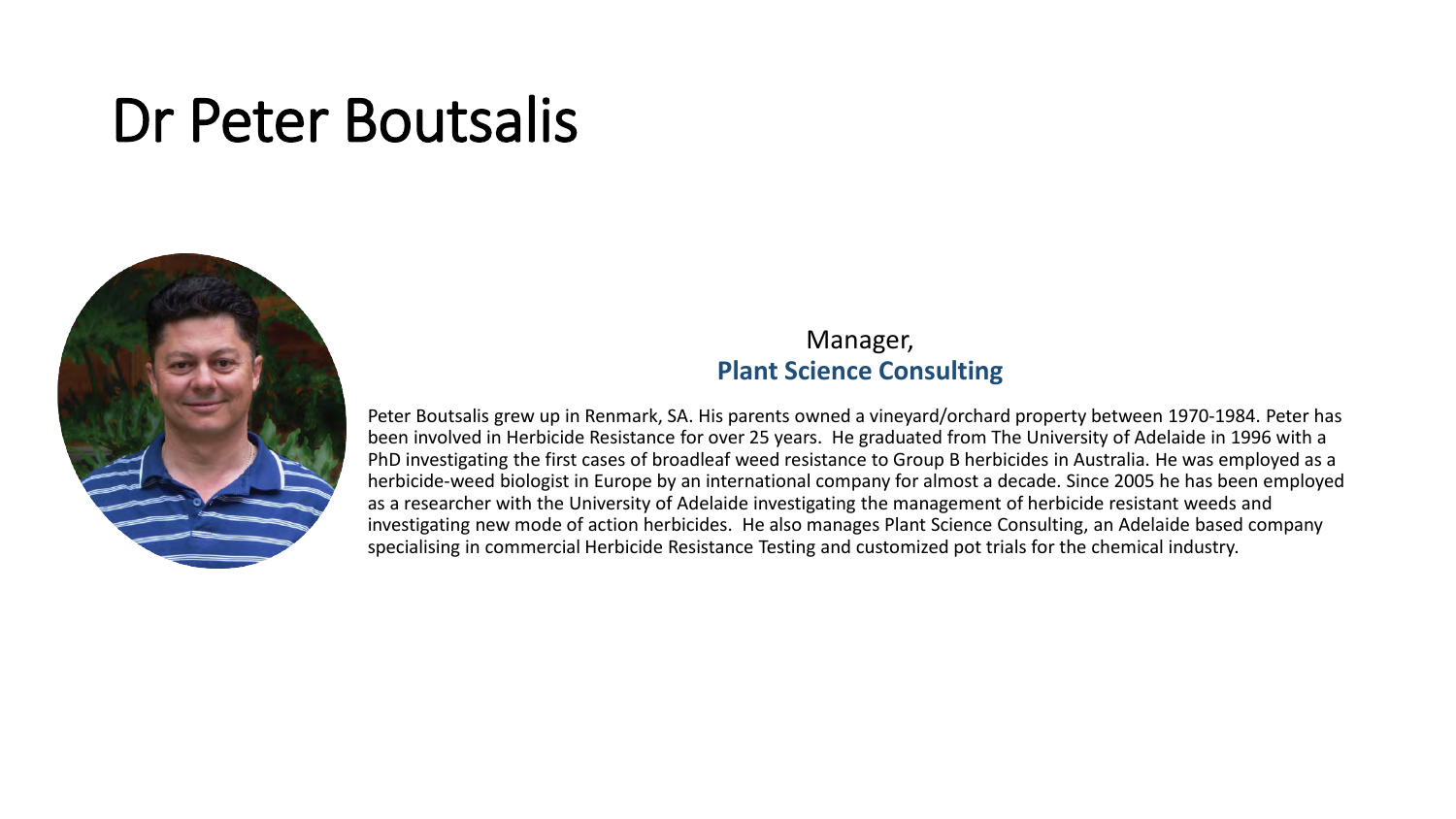#### What is herbicide resistance?

"The *inherited* ability to survive and reproduce after exposure to a dose of herbicide lethal to normal individuals of that species"

Its not a weed species that was never controlled by a herbicide.

Selection is caused by herbicides, insecticides, fungicides, lawnmowers etc. that kill susceptible individuals leaving survivors (resistant) ones to reproduce and multiply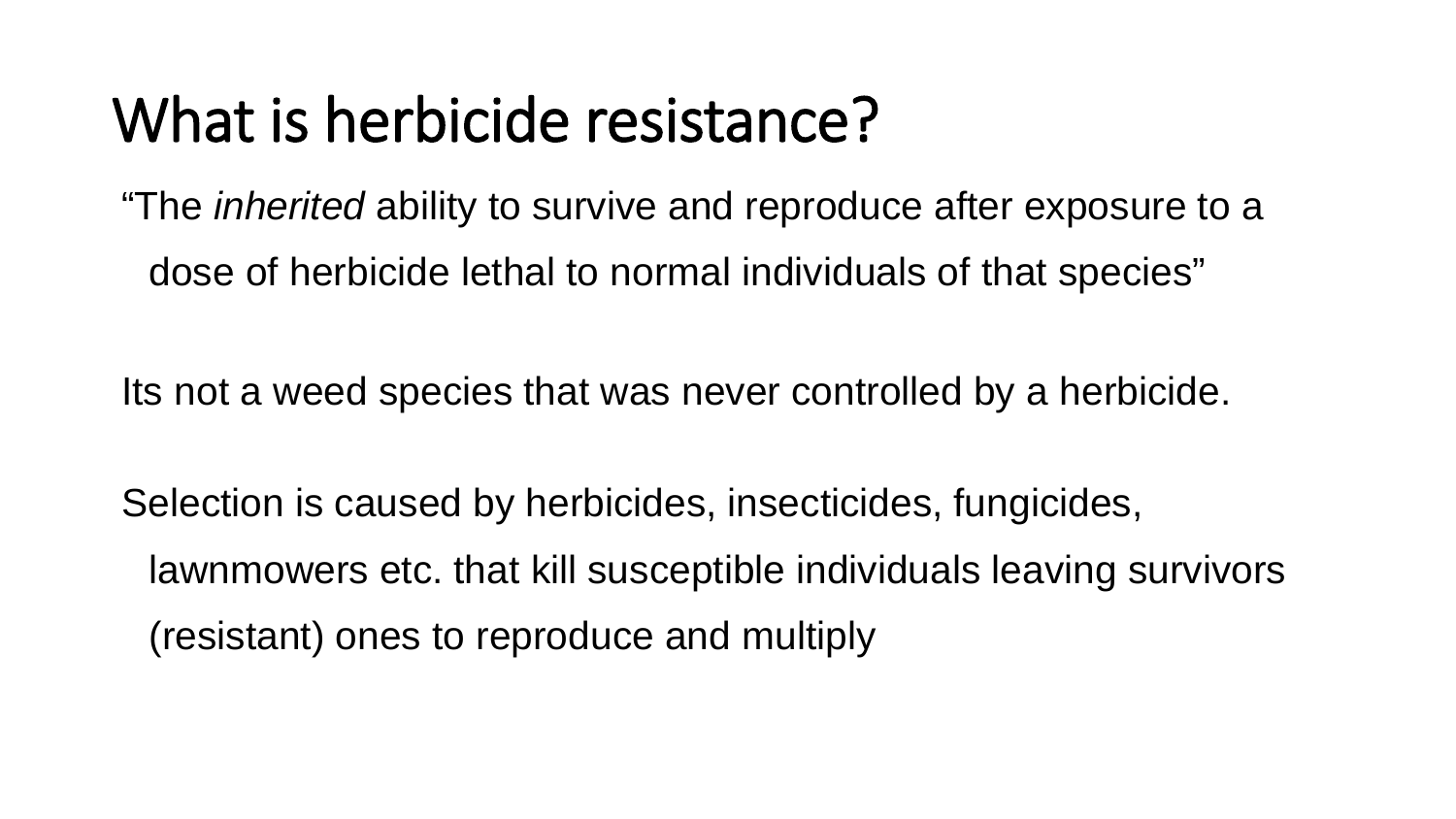#### Why does herbicide resistance occur?

- Using herbicides leads to resistance
- Using lower rates increases the onset of resistance
- Repeated use of the same mode of action or same active eg. there are about 90 paraquat containing products: Paradox 250, Agroquat 250, Gramoxone, Spraytop 250 etc.
- Survivors that are not controlled are allowed to set seed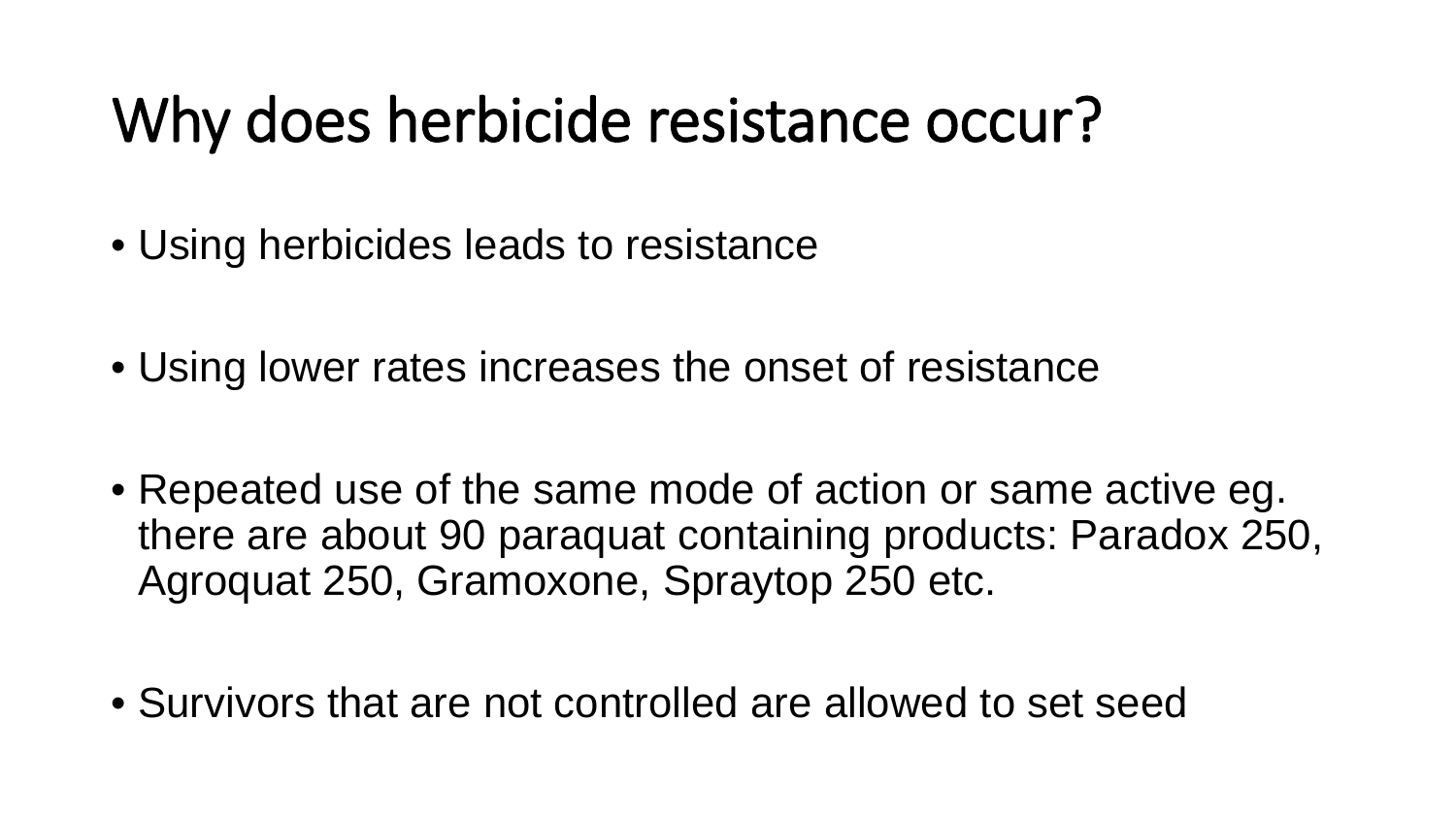## Herbicides are classified according to their mode of action: "how they kill weeds"

| <b>GROUP A</b>                   | Inhibitors of acetyl coA carboxylase<br>(Inhibitors of fat synthesis / ACC'ase inhibitors)                                                                                                                                                                                                                                                                                               |
|----------------------------------|------------------------------------------------------------------------------------------------------------------------------------------------------------------------------------------------------------------------------------------------------------------------------------------------------------------------------------------------------------------------------------------|
|                                  | Aryloxyphenoxypropionates (Fops): clodinafop (Topik <sup>®</sup> ), cyhalofop (Barnstorm®), diclofop (Cheetah® Gold*,<br>Decision <sup>®*</sup> , Hoegrass®, Tristar® Advance*), fenoxaprop (Cheetah® Gold*, Tristar®<br>Advance*, Wildcat®), fluazifop (Fusilade®, Fusion®*), haloxyfop (Motsa®*, Verdict®),<br>propaquizafop (Correct <sup>®</sup> ), quizalofop (Targa <sup>®</sup> ) |
| <b>Cyclohexanediones (Dims):</b> | butroxydim (Falcon®, Fusion®*), clethodim (Motsa®*, Select®), profoxydim (Aura®),<br>sethoxydim (Cheetah® Gold*, Decision®*, Sertin®), tepraloxydim (Aramo®),<br>tralkoxydim (Achieve®)                                                                                                                                                                                                  |
| Phenylpyrazoles (Dens):          | pinoxaden (Axial <sup>®</sup> )                                                                                                                                                                                                                                                                                                                                                          |

| <b>GROUP M</b>    | Inhibitors of EPSP synthase                                                                                      |  |
|-------------------|------------------------------------------------------------------------------------------------------------------|--|
| Glycines:         | glyphosate (Roundup <sup>®</sup> , Trounce <sup>®*</sup> , Illico <sup>®*</sup> , Arsenal Xpress <sup>®*</sup> ) |  |
| <b>GROUP N</b>    | Inhibitors of glutamine synthetase                                                                               |  |
| Phosphinic acids: | glufosinate (Basta®, Liberty®)                                                                                   |  |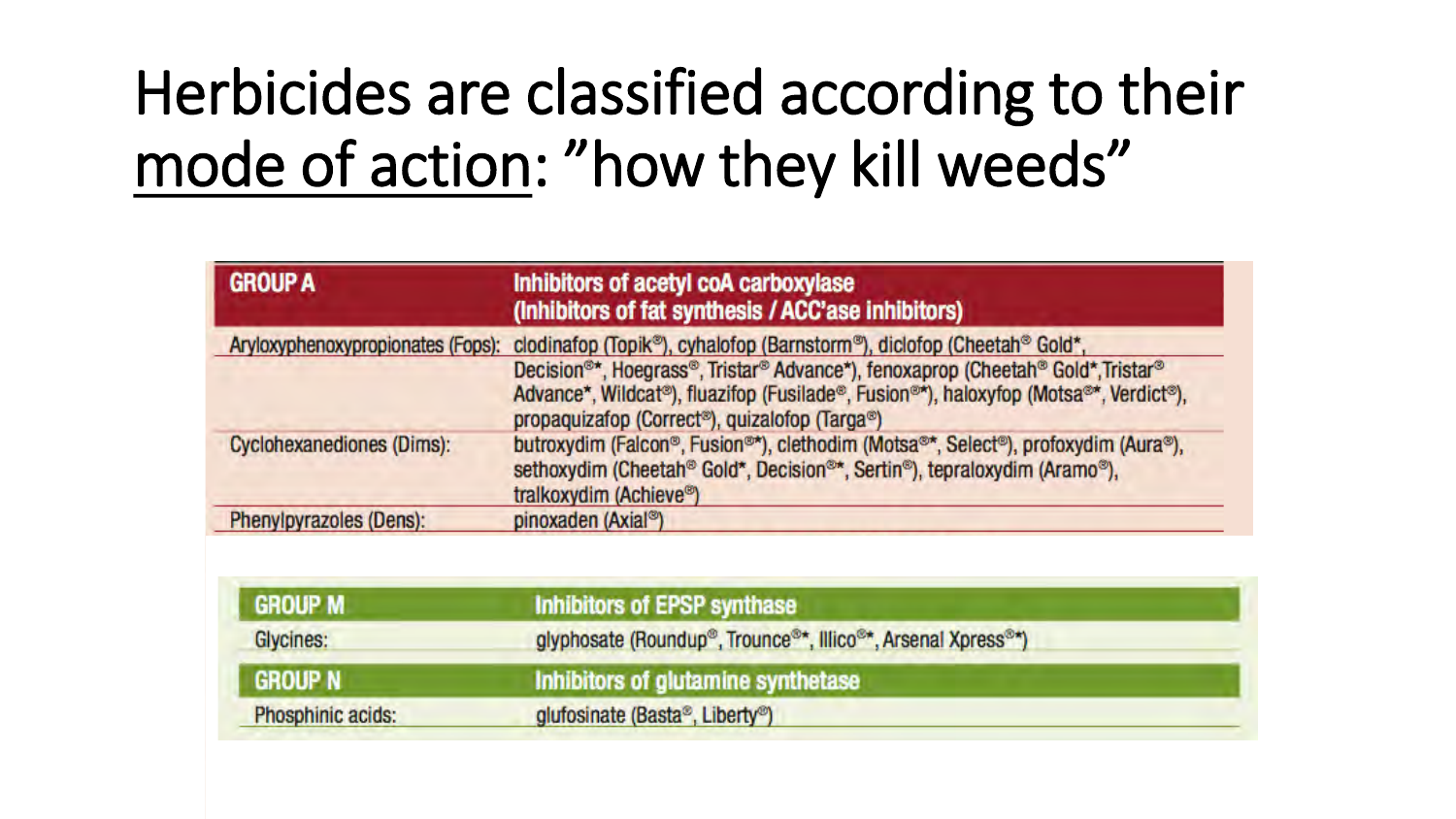#### Herbicide resistant weeds in Australia

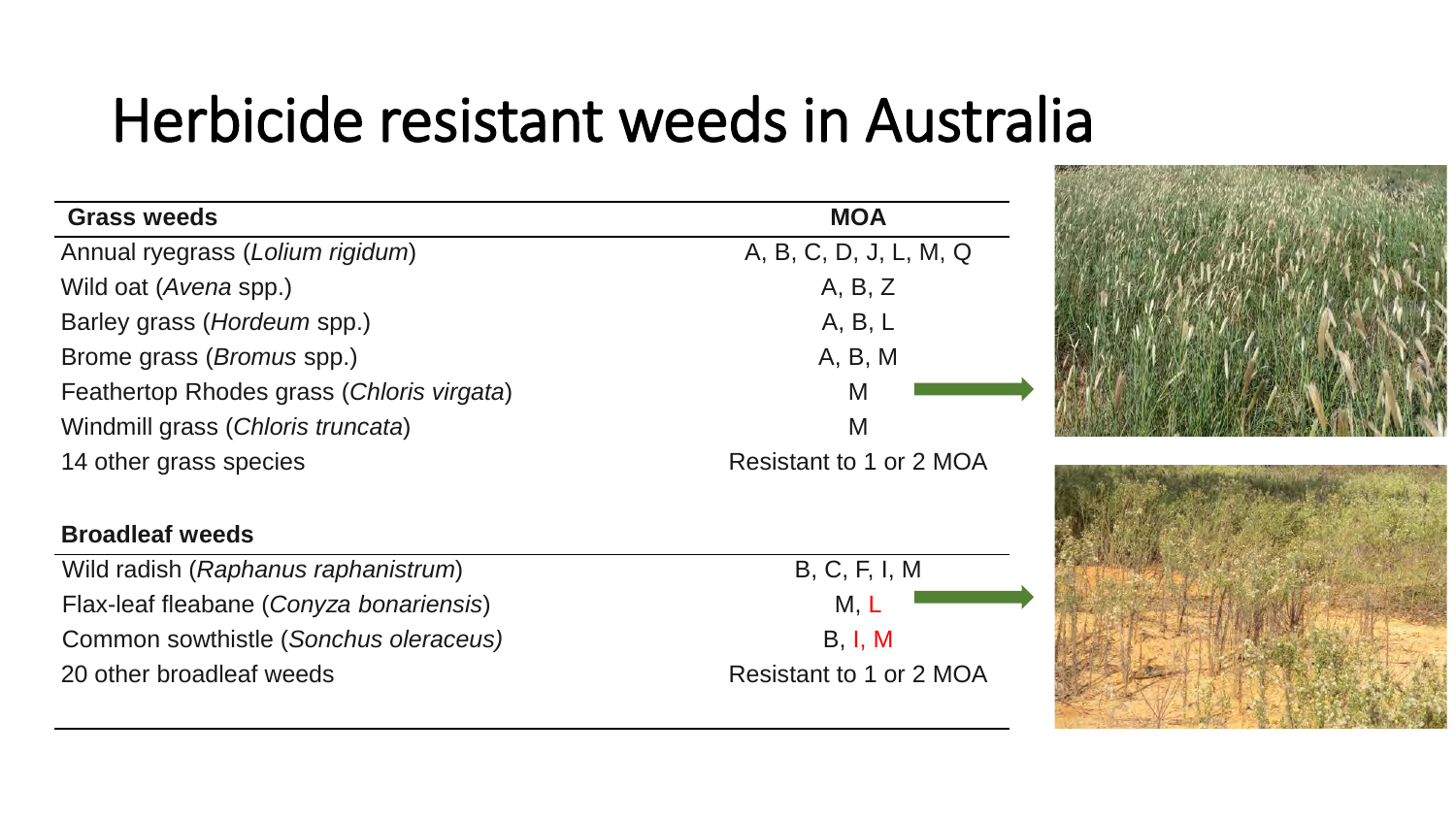## Glyphosate resistant weeds in Australiamost are important in almonds



**http://www.glyphosateresistance.org.au/**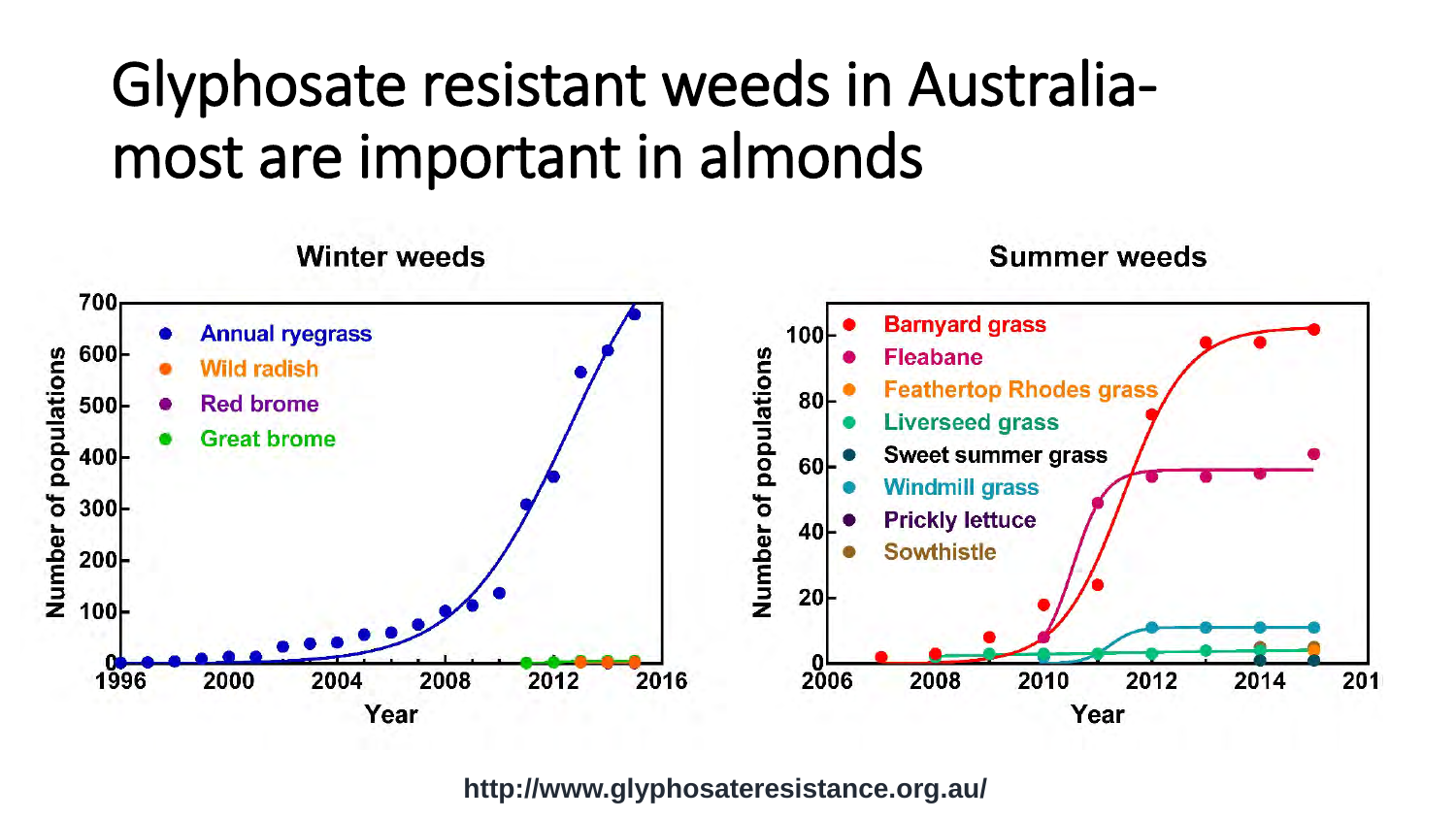### Herbicides Weed Control in Almonds

| <b>Mode of action &amp; Herbicides</b> | <b>Grasses</b> | <b>Dicots</b> |
|----------------------------------------|----------------|---------------|
| A* (Fops) eg. Verdict                  | yes            | no            |
| C-Simazine                             | yes            | yes           |
| D- Oryzalin                            | yes            | yes           |
| F-Zoliar                               | yes            | Yes           |
| G- Sharpen, Goal, Hammer               | no             | yes           |
| <b>K-Devrinol</b>                      | yes            | yes           |
| L: Paraquat/diquat                     | yes            | yes           |
| M: Glyphosate                          | yes            | yes           |

\*- registered?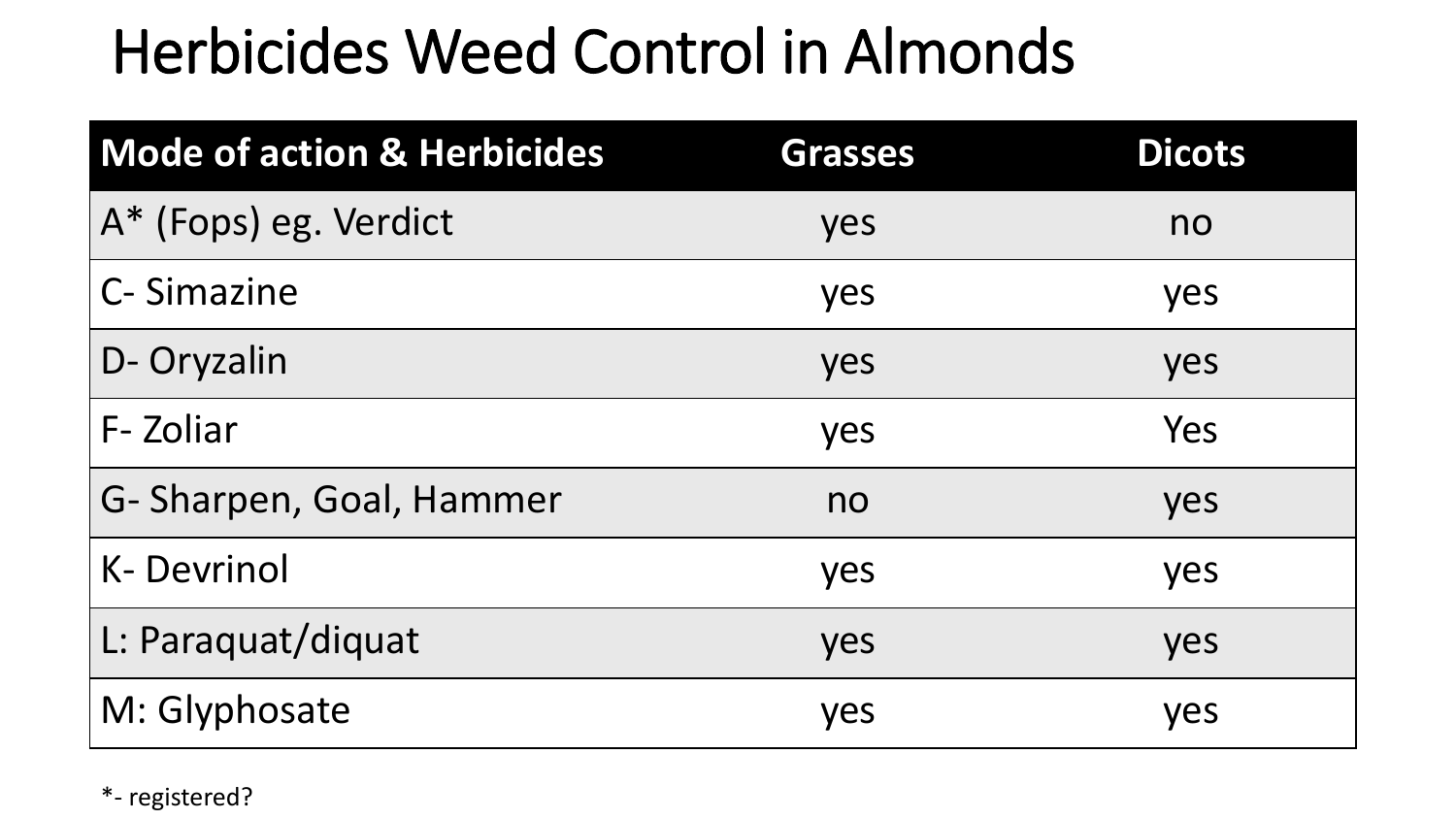## Protecting herbicides from resistance

- Use herbicides correctly- application, correct adjuvants
	- eg. Sharpen + MSO eg. Hasten  $(\checkmark)$  not organosilicates ( $\checkmark$ ) or non-ionics ( $\checkmark$ ).
- Herbicides work better on young and healthy plants
- Use good quality herbicides not cheap imports with poor quality inbuilt components surfactants etc.
- Rotate your herbicides (MoA) even if they are working.
- Incorporate non-herbicide strategies to break the chemical cycle
- Resistance testing- don't use herbicides that don't work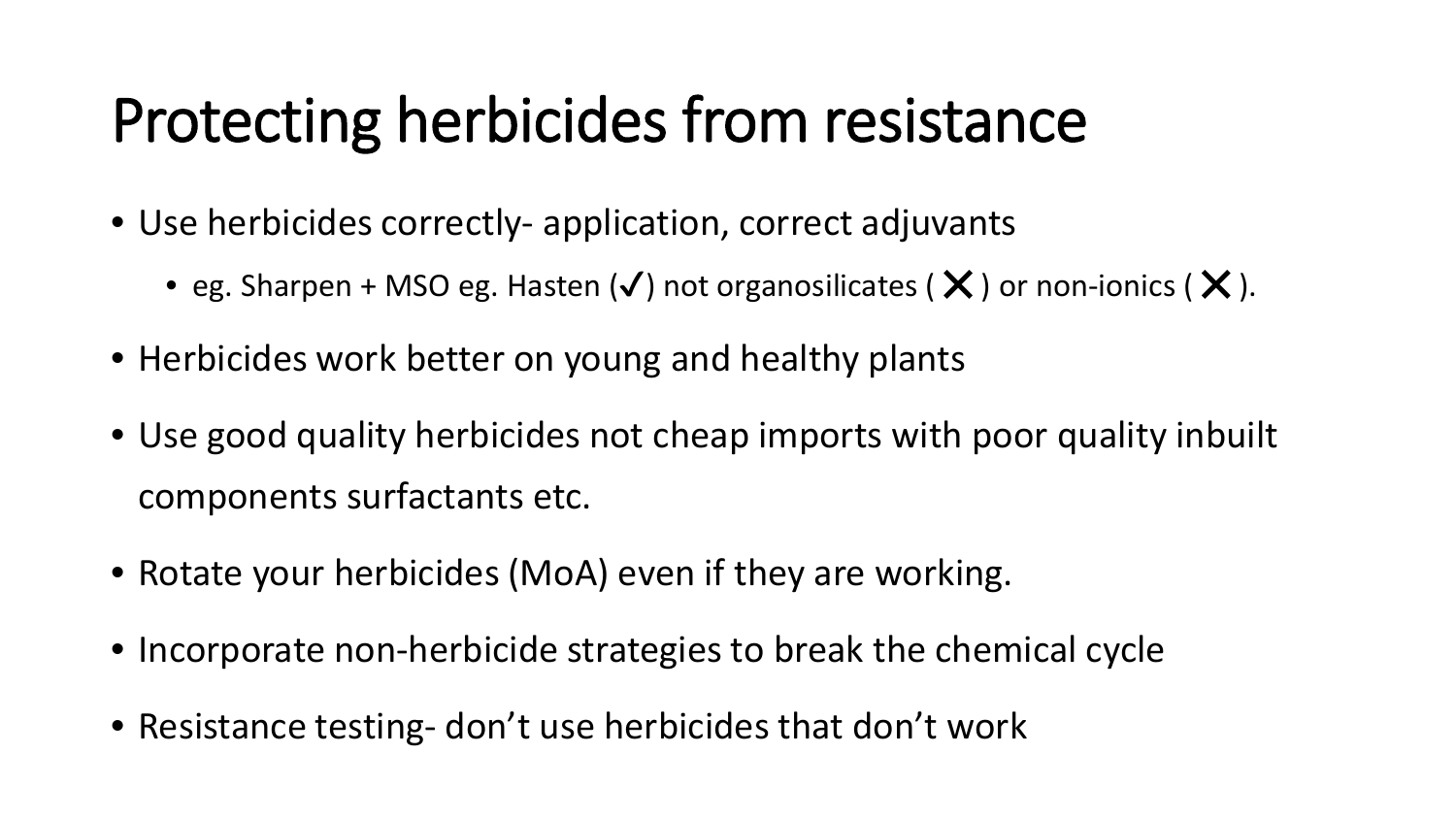

#### Choose a test to submit



Weed Resistance Seed Test



Weed Resistance Quick Test



Weed Viability Test



Crop Seed Quality Test



Clearfield and Triazine Test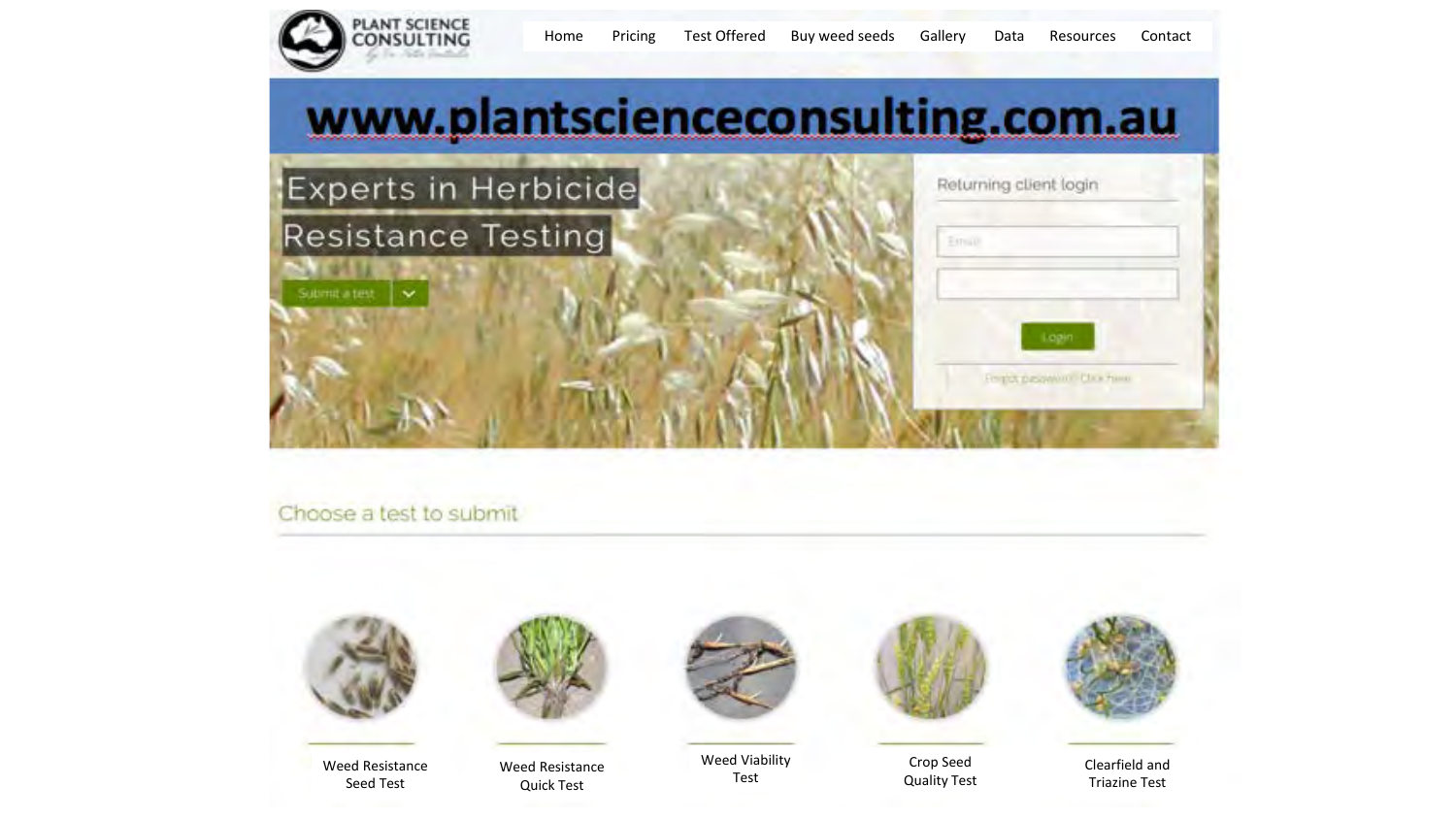

#### What can be tested?



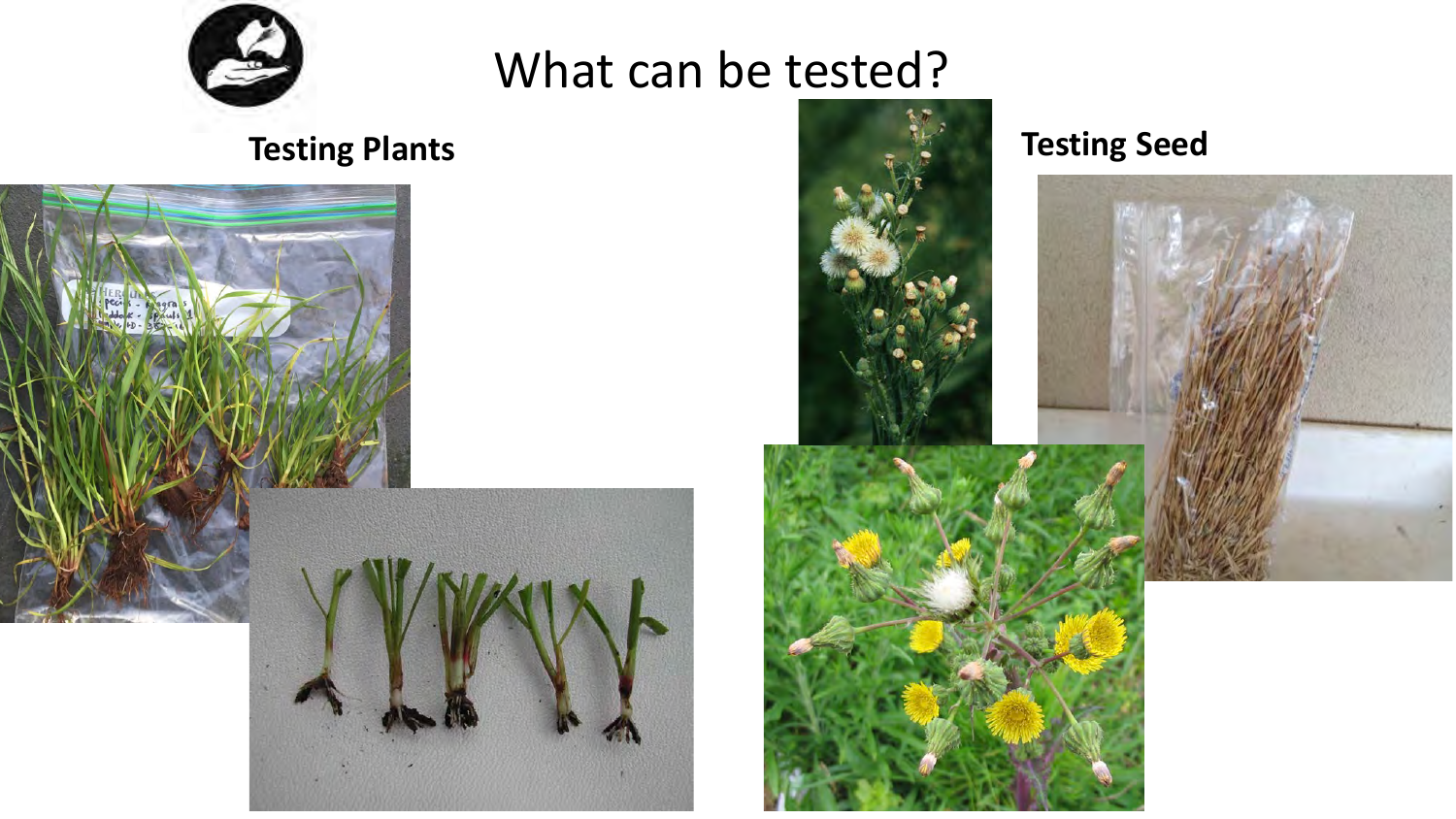#### **Resistance Testing and Glyphosate resistance**



![](_page_11_Picture_2.jpeg)